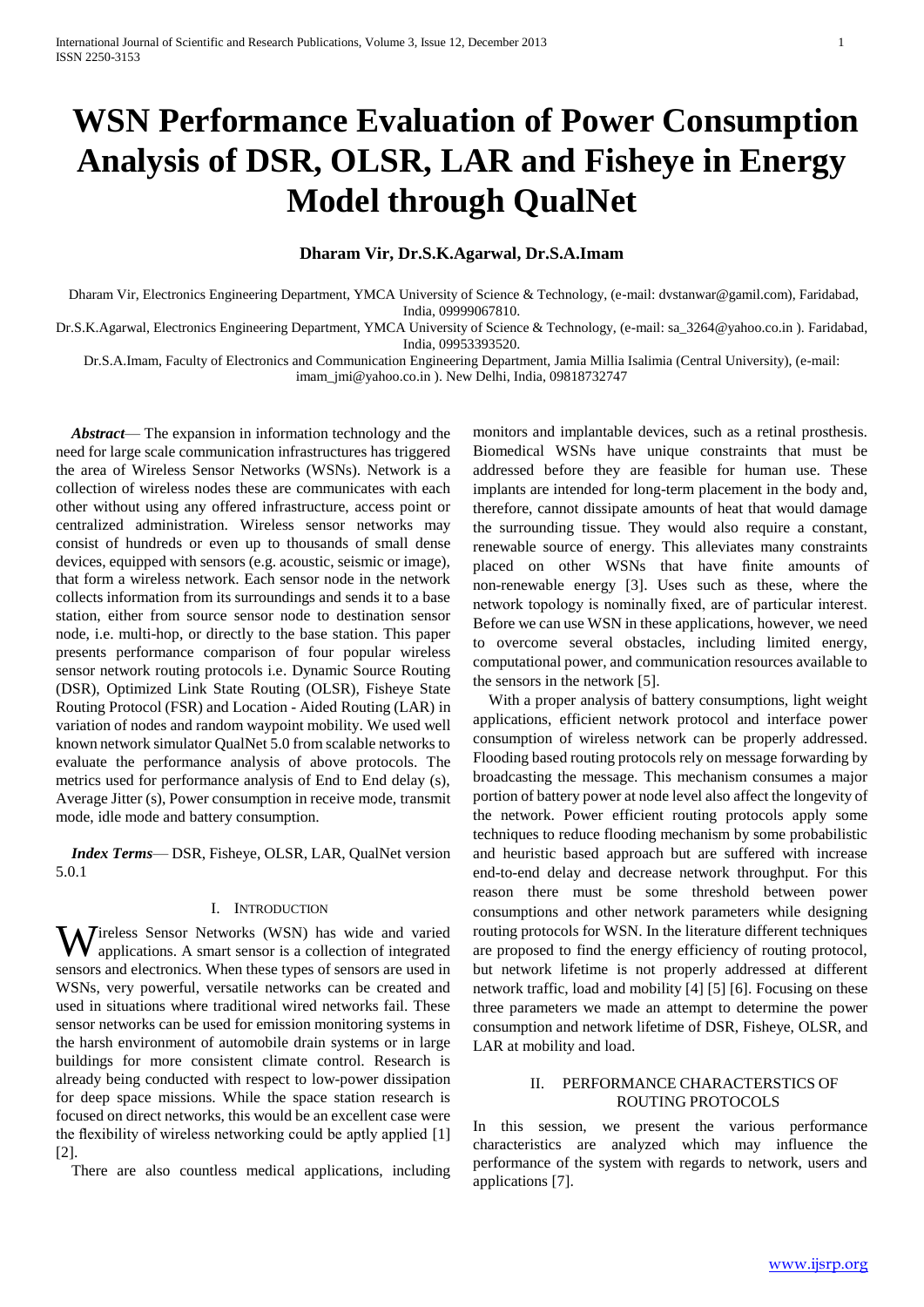Power Efficiency Average End-to-End Delay Average Jitter Average Throughput Network Lifetime Power consumption in transmit, receive and idle modes

## *A. Power Efficiency:*

Reducing the amount of data transmitted across the network.

- Duty cycle range lowers the transceiver.
- Power management techniques is strictly implementation
- Reduce redundant transmission.
- Frequency of data transmission is lower.
- Overhead frame is reducing.
- Computation overhead reduces.

By using a powerful routing protocol, the number of retransmission across the network can be controlled efficiently. By utilizing successful routing algorithm, network life time and energy will be conserved and redundant transmission will be reduced [8].

## *B. Average End-to-End Delay:*

Average End-to-End delay is a metrics used to measure the performance with time take by a pack to travel across a network from a source node to the destination node. Each sensor node with sensed data has to wait for the neighbour sensor node to turn it to active mode from sleep mode. End to end delay evaluates latency when data send by sensor nodes and received by destination node. An end to end delay includes all possible delay caused during route discovery, retransmission delay, queuing delay and relay time [7] [9].

Average End-to-End Delay =  $N$  (Transmission delay + Propagation Delay + Processing Delay)

#### *C. Average Jitter:*

Average jitter is a performance characteristics used to measure deviation from true periodicity eventually of immobility in packet across a specific network [10].

- Network congestion in the receiver end a delay may occur this delay causes a deviation from the jitter.
- Due to data congestion or route changes can cause jitter.
- Average Jitter in a network increases indefinitely due to improper queuing techniques or configuration errors [12].

## *D. Average Throughput:*

In a WSN, throughput is measured in terms of successful delivery of data packet within the threshold time. The data may utilize different routes and passes across multiple intermediate nodes to reach the destination [9] [10]. Throughput is measured using number of bits of packet received per unit time. The following are major factors affecting throughput:

- In network congestion may packet loss
- Existing bandwidth
- Number of Users in the Network
- Data loss due to bit errors
- Inappropriate queuing techniques used
- Slow start and multiple decreasing techniques are used

# *E. Network Lifetime:*

Lifetime of the WSN depends on the life of the sensor nodes. In WSN, sensor nodes have data to send to a base station. It is more essential to reduce the total energy consumed by the system to maximize the network lifetime of the network. With the implementation of effective routing protocol, power consumption per node can be balanced; network lifetime can be significantly increased.

## *F. Power consumption in transmit, receive and idle modes:*

Wireless sensor networks are power constrained network. One of the major design issues in WSN is preservation of the power accessible at each sensor node. The lifetime, scalability, response time and effective sampling frequency all parameters of the wireless network depend upon the power. Power failure often because breakage in network. Energy required maintaining the individual health of the node, during receiving the packets as well as transmitting the data both [10] [15].

## *G. ROUTING PROTOCOLS:*

*1) Dynamic Source Routing (DSR):*

DSR is a simple and efficient routing protocol designed specifically for use in multi-hop wireless ad-hoc networks of mobile nodes. In Dynamic Source Routing (DSR) the routing technique in which the sender of a packet determines the complete sequence of nodes through which the packet has to pass; the sender decided the lists this route in the packets header, identifying each forwarding "hop" by the address of the next node to which to transmit the packet on its approach towards the destination host. It also computes the routes when required and then maintains them. The protocol is self-possessed of the two main mechanisms of "Route Discovery" and "Route Maintenance", which work together to allow nodes to discover and maintain routes to random destinations in the network. All aspects of the protocol operate entirely on demand, allowing the routing packet overhead of DSR to scale automatically to only what is needed to react to changes in the routes currently in use [13].

#### *2) Optimized Link State Routing (OLSR):*

OLSR is a proactive routing protocol where the routes are always available when needed. OLSR is an optimized version of a pure link state protocol. The topological changes cause the flooding of the topological information to all available hosts in the network. To reduce the possible overhead in the network protocol multipoint relays (MPR) are used. Reducing the time interval for the control messages transmission brings more reactivity to the topological changes. OLSR uses two kinds of the control messages namely hello and topology control. Hello messages are used for finding the information about the link status and the host's neighbours. Topology control messages are used for broadcasting information about its own advertised neighbors, which includes at least the MPR selector list [13].

#### *3) Fisheye State Routing Protocol (FSR):*

Fish eye is a proactive and hierarchical routing protocol. FSR uses the technique followed by a fish eye. Fish eye normally observers and focus with high detail on the object very close to its focal point. When the object distance increases from the focal point the detail decreases. The same principle is used in Fisheye State routing. FSR maintain topology map at each node.FSR will not flood or broadcast to evaluate the route. Instead, nodes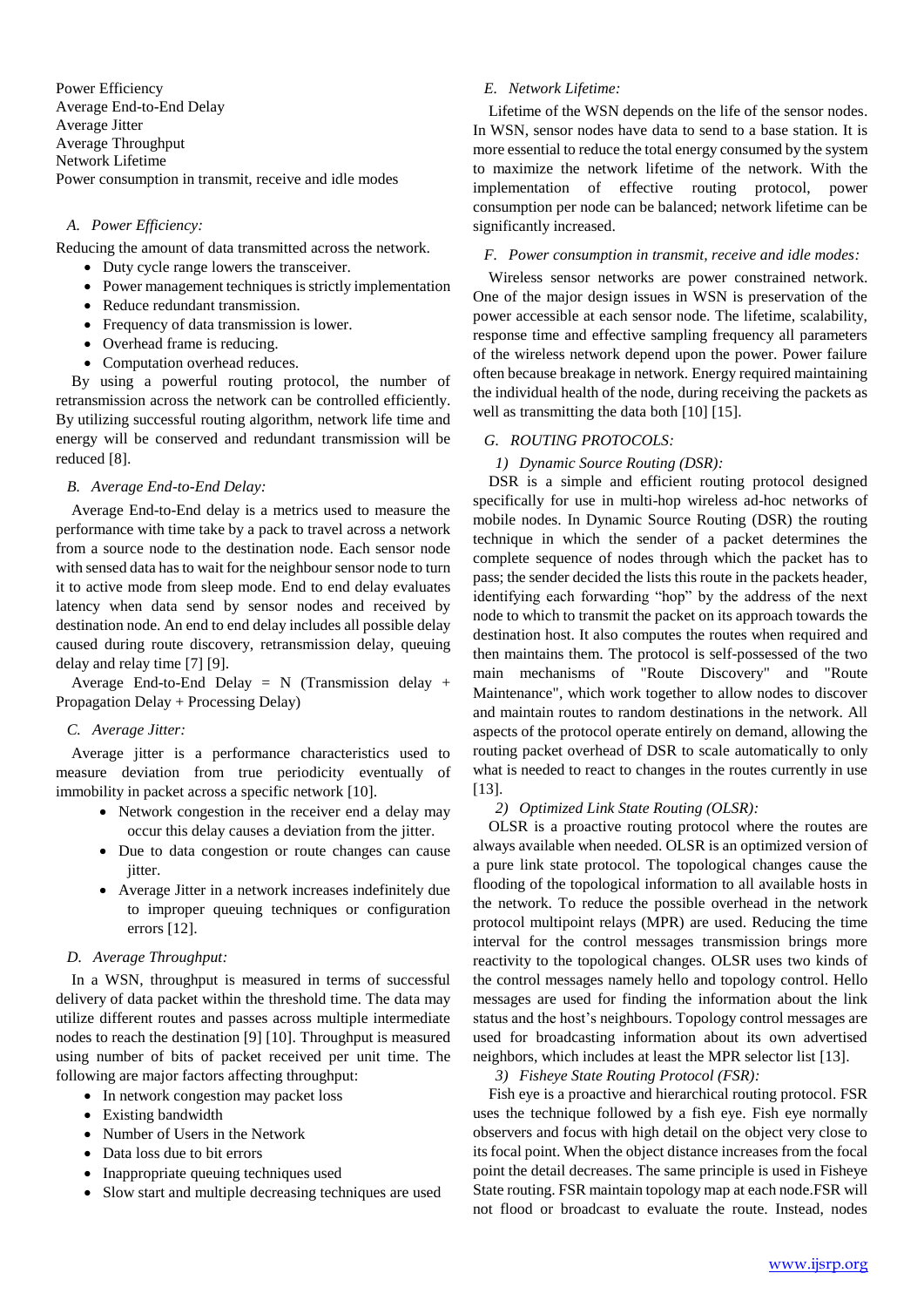maintain a link state table based on updated information from the neighbour. A full topology map will be stored in each node of the network. The topological map will be utilized to route discover and route maintenance [11] [15] [10].

#### *4) Location - Aided Routing (LAR):*

The Location - Aided Routing Protocol uses location information to decrease routing overhead of the wireless sensor network. Normally the LAR protocol uses the GPS (Global Positioning System) to get this location information.

## III. MOBILITY AND ENERGY MODELS

# *H. Mobility and Energy Consumption Modes:*

## *1) Mobility Mode: (Random Waypoint)*

In random waypoint mobility model, the nodes randomly selects a position, moves towards it in a straight line at a constant speed that is randomly selected from a range, and pauses at that destination. The node repeats this, throughout the simulation. In the simulation, Constant Bit-Rate (CBR) traffic flows are used with 4 packets/second and a packet size of 512 bytes. The performance of generic network traffic and the CBR model collects the following statistics [14] [16]:

- Time when source to destination node session is started
- Time when source to destination node session is closed
- Number of bytes sent
- Number of bytes received
- Throughput
- *2) Energy Consumption Modes: (Receive, Transmit & Idle)*

The mobile nodes in wireless sensor networks are connected between sources to destination nodes. These nodes are free to transmit (Tx) and receive (Rx) the data packet to or from other nodes and require energy to such activity. The total energy of nodes is used up in following modes: These modes of energy consumption are described as: (1) Transmission Mode (2) Reception Mode (3) Idle Mode.

## *a) Transmission Mode:*

A node is supposed to be in transmission mode when it communicate data packet to other nodes in network. These nodes need energy to transmit data packet, such energy is called Transmission Energy (Tx) of that node. Transmission energy is depended on size of data packet which is transmitted (in Bits), if the size of a data packets is increased the required transmission energy is also increased. The amount of energy spent in transmitting and receiving the packets is calculated by using the following equations:

## Energy Tx =  $(330*Packet Size)/2*10^6$

Where, Packet size is specified in bits, Tx is transmission Energy.

#### *b) Reception Mode:*

When a node communicates and receives a data packet from other nodes then it is called Reception Mode and the energy taken to receive packet is called Reception Energy (Rx). Then Reception Energy can be given as:

#### Energy Rx =  $(230^*$  Packet Size)/2 $*10^6$ PR= Rx/Tr

Where Rx is Reception Energy, PR is Reception Power, Tr is time taken to receive data packet [14] [15].

#### *c) Idle Mode:*

In this mode the node is neither transmitting nor receiving any data from source to destination. But in this mode node consumes power because the nodes communicate in wireless medium continuously. Because communication the node detects a data packet may it receive or transmit, so that the node can be switch into receive mode from idle mode. Idle energy is an exhausted energy that should be reduced or eliminated. The power consumed in Idle Mode is:

# $PI = PR$

Where PI is power consumed in Idle Mode and PR is power consumed in Reception Mode [14].

## IV. PROBLEM STATEMENT

The objective of this work is to investigate power consumption of four routing protocols DSR, OLSR, RIP and ZRP using mobility and Energy models (Random Waypoint mobility model) for wireless sensor networks. The objectives of this paper are outlined as follows:

- To investigate the impact of mobility and energy (random waypoint mobility model) on different routing protocols.
- To create different simulation scenarios with number of nodes.
- To conduct the performance analysis of random waypoint mobility model and energy model on four routing protocols, DSR, Fisheye, OLSR and LAR by evaluating parameters viz., end-to-end delay, average jitter and power consumption in transmit, receive and idle modes.
- To investigate the performance of routing protocols by graphical representation.

## V. SIMULATION ENVIRONMENT AND PERFORMANCE EVOLUTION SETUP

QualNet is network simulation and modeling software that predicts performance of networks through simulation and emulation. Simulation software can supports real-time simulation for models of 4000 nodes. Simulator having the Model Fidelity facility it can offers highly detailed models of all aspects of networking. In this work QualNet 5.0 network simulator [10] [17].The physical medium used is 802.11 PHY with a data rate of 2 Mbps. The MAC protocol used is the 802.11 MAC protocol, configured for wireless mode. In this work wireless module of IEEE 802.11b is used to enable mobility of the wireless nodes. IEEE 802.11b support more accurate wireless models for propagation, path loss, multipath fading and reception on wireless networks. The simulations are carried out for network densities of 45 nodes respectively. The area considered is 1500m X 1500m for stationary nodes and nodes with mobility of 30mps. Simulations are configured for the performance evaluation of different routing protocols with the metrics like battery capacity & energy consumed at the destination for stationary nodes with mobility of 30mps respectively [18]. Comparisons of routing protocols constant bit rate (CBR) traffic patterns are used. The network contains variable CBR traffic connections and packet size of 512 bytes. Packets are sending from source nodes in the 0.30s interval. We used four different quantitative metrics to compare the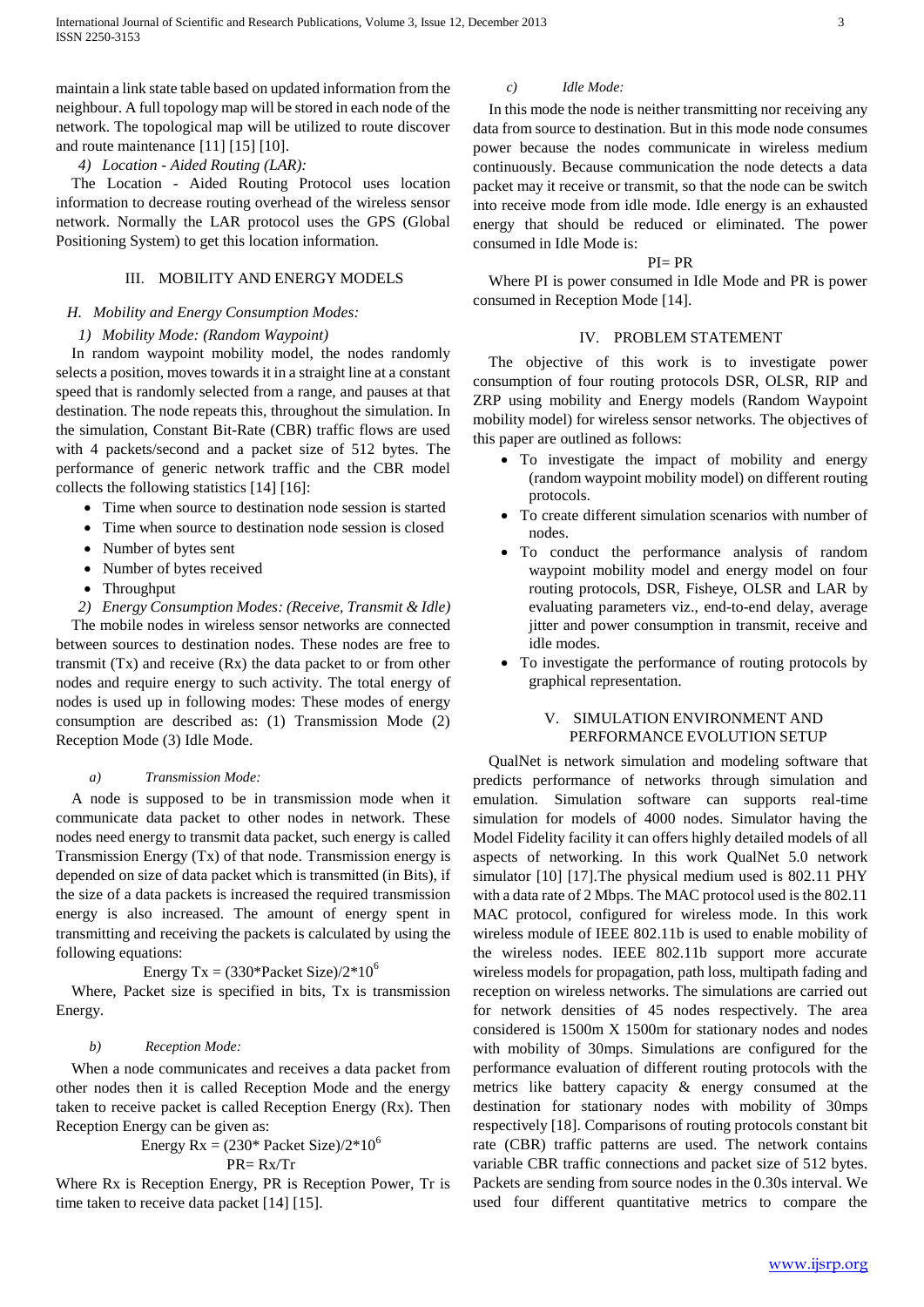performance of DSR, Fisheye, OLSR and LAR routing protocol. They are End to End delay (s), Average Jitter (s) and energy consumption in transmit, receive and idle modes. Figure 1 Snapshot of 45 Varying Nodes Placement network in QualNet 5.0 Simulator [17] [18].

#### TABLE I

SIMULATION PARAMETERS FOR WSN PERFORMANCE EVALUATION OF POWER CONSUMPTION ANALYSIS OF DSR, DYMO, RIP AND ZRP PROTOCOLS.

| <b>SIMULATOR PARAMETERS</b>      |                        |  |  |  |  |
|----------------------------------|------------------------|--|--|--|--|
| Mac Type                         | <b>IEEE 802.11</b>     |  |  |  |  |
| Protocols                        | DSR, Fisheye, OLSR and |  |  |  |  |
|                                  | LAR                    |  |  |  |  |
| Transmission range               | 800 <sub>m</sub>       |  |  |  |  |
| Node movement model              | Random                 |  |  |  |  |
| Traffic type                     | <b>CBR</b>             |  |  |  |  |
| Propagation model                | Two Ray Ground         |  |  |  |  |
| <b>Channel Frequency</b>         | $2.4$ GHz              |  |  |  |  |
| Node Speed                       | 20 <sub>m/s</sub>      |  |  |  |  |
| <b>SCENARIO PARAMETERS</b>       |                        |  |  |  |  |
|                                  |                        |  |  |  |  |
| Number of nodes                  | 45                     |  |  |  |  |
| Topology area                    | $1500m^2X1500m^2$      |  |  |  |  |
| Node placement                   | Random                 |  |  |  |  |
| Item Size bytes                  | 512                    |  |  |  |  |
| Item to send                     | 75                     |  |  |  |  |
| Simulation time                  | 30 Seconds             |  |  |  |  |
| <b>Battery Charge Monitoring</b> | 60 Seconds             |  |  |  |  |
| Interval                         |                        |  |  |  |  |
| Full Battery Capacity            | $1200$ (mA,h)          |  |  |  |  |
| Performance<br>in<br>Metric      | End to End Delay,      |  |  |  |  |
| <b>Application Layer</b>         | Average Jitter         |  |  |  |  |
| Performance Matrices<br>in       | in<br>Energy consumed  |  |  |  |  |
| Physical Layer (in miules)       | transmit mode          |  |  |  |  |
|                                  | Energy consumed<br>in  |  |  |  |  |
|                                  | received mode          |  |  |  |  |
|                                  | Energy Consumed<br>in  |  |  |  |  |
|                                  | ideal mode             |  |  |  |  |



Figure 1. Snap shot of QualNet Animator in Action for applying LAR Protocol using 45 nodes.



Figure 2. Snap shot of QualNet Animator in x-y position when applying DSR Protocol using 45 nodes.

## VI. RESULT ANALYSIS WITH GRAPHS

#### *I. Average Jitter(s):*

Average Jitter is the variation in the expected time of arrival of packets. Average jitter is caused by network congestion and delays in the packet network. To minimize the delay variations, a jitter buffer are implemented which temporarily stores arriving packets [10] [16].



Figure 3. Average jitter vs. Number of Nodes

Performance of different routing protocol based on average jitter is explained in the Figure 3 with node destinations 5, 10,15,20,25,30,35,40.45 nodes. The average Jitter result shows that OLSR protocol outperforms all other protocols. LAR protocol shows higher jitter while other protocols average Jitter values were not stable as LAR protocol.

#### *J. Average End-to-End delay(s):*

The average end to end delay of a data packet is calculated by subtracting time at which first packet was transmitted by source from time at which first data packet arrived to destination [16].



Figure 4. Average end to end delay vs. variation in number of Nodes

Figure. 4 shows the different routing protocols with random way point mobility and variation in nodes. While examining end to end delay routing protocols were performing more or less equal when node density was less than 0.25. When node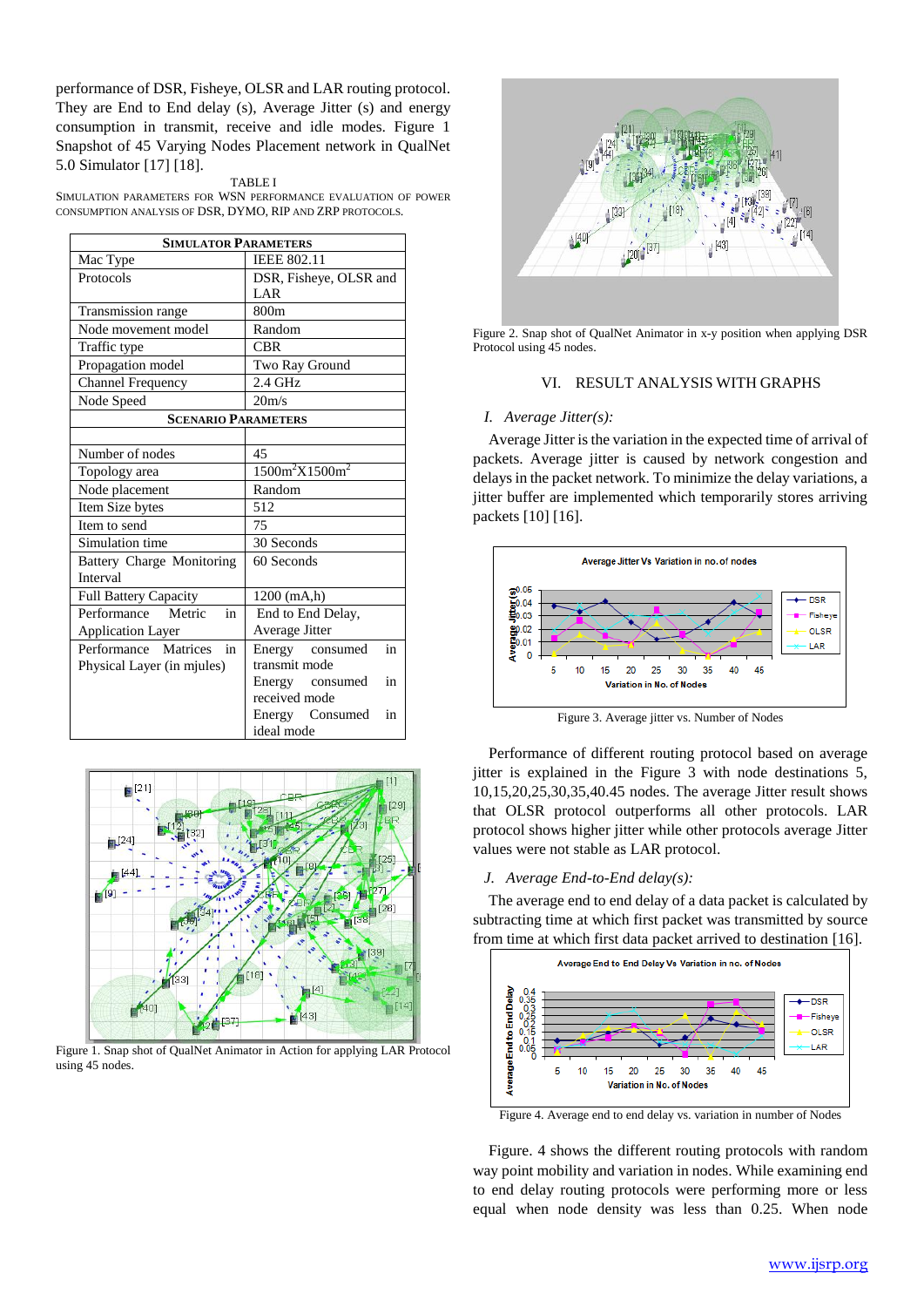deployment number increased few protocol shows drastic variation. While comparing results with different node densities LAR, Fisheye faces heavy delay. DSR and OLSR perform better in varying situations.

#### *K. Power consumed in Transmit Mode:*

Wireless sensor networks are power constrained network. One of the major design issues in WSN is preservation of the power accessible at each sensor node. In any case, power is a very critical resource and must be used very sparingly. Sensor nodes have to limit the transmission and computation to prevent ultimate utilization of energy resource. In such scenario, routing algorithm has to be designed to reduce packet broadcast during learning curve and to update the route [10] [16].



Figure 5. Graph for energy consumed in transmit mode

*L. Power consumed in Receive Mode:*



Figure 6. Graph for energy consumed in receive mode

On analyzing the results for energy consumption in transmit and receive mode it has been concluded that Fisheye consumes maximum energy while energy consumption for the rest three protocols is almost same when increasing no. of nodes.

*M. Power consumed in Idle Mode:*



Figure 7. Graph for energy consumed in idle mode

On analyzing the results for energy consumption in idle mode it is noted that there is minimum consumption in fisheye followed by DSR, OLSR and LAR and maximum in LAR.

#### VII. CONCLUSION

We observed that power saving is an important optimization objective in wireless sensor network, the power consumed during communication is more dominant than the power consumed during processing because of Limited storage capacity, Communication ability, computing ability and the limited battery are main restrictions in sensor networks. As the lifetime of the network is depend on the battery life of the nodes, the design of power efficient routing protocols is must. By the observations we compare that the impact of power constraints on a nodes in physical layer and application layer of the networks that DSR offers the best combination of power consumption and average end to end delay performance. It has been observed that OLSR has better network lifetime than other.

Future work, we can reduce the waste power consumption of the nodes by reducing the number of routing control packets and reducing the power consumed by nodes in a large network to increase the life time of network.

#### REFERENCES

- [1] Juan-Carlos and Pietro Manzoni, "A Performance Comparison of Energy Consumption for Mobile Ad Hoc Networks Routing Protocols", in *Proceedings of the 2000 IEEE*. Page no. 57-63.
- [2] R.Kravets and P.Krishnan, "Power Management Techniques for Mobile Communications", Proceedings of the *ACM Mobile Computing and Networking Conference*, Dallas, Texas, October 1998, pages 157-168.
- [3] Parma Nand and DSC Sharma. 2011. Routing Load Analysis of Broadcast based Reactive Routing Protocols AODV, DSR and DYMO for MANET. *International journal of grid and distributed*, page no. 81–92. 2011.
- Kandris, D.; Tsioumas, P.; Tzes, A.; Nikolakopoulos, G.; Vergados, D. Power conservation through energy efficient routing in wireless sensor networks. *Sensors* 2009, 9, 7320–7342.
- [5] Santashil Pal Chaudhuri and David B. Johnson, "Power Mode Scheduling for Ad Hoc Networks", *IEEE International Conference on Network Protocols*, 2002.
- [6] S.W. Arms, C.P. Townsend, D.L. Churchill, J.H. Galbreath, S.W. Mundell , "Power Management for Energy Harvesting Wireless Sensors " *SPIE Int'l Symposium on Smart Structures & Smart Materials*.
- [7] Vidhyapriya, R.; Vanathi, P. Energy Aware Routing for Wireless Sensor Networks. In Proceedings of the *International Conference on Signal Processing, Communications and Networking*, Chennai, India, 2007; pp. 545–550.
- [8] Olivier Dousse, PetteriMannersalo, Patrick Thiran "Latency of Wireless Sensor Networks with Uncoordinated Power Saving Mechanisms" *MobiHoc'04,* May 24–26, 2004.
- [9] J. H Chang and L. Tassiulas, "Energy Conserving Routing in Wireless Ad-hoc Networks", Proc. *IEEE INFOCOM*, Tel Aviv, Israel, Pages 22-31, March 2000.
- [10] Dharam Vir, S.K.Agarwal, S.A.Imam "A Simulation Study on Node Energy Constraints of Routing Protocols of Mobile Ad hoc Networks use of QualNet Simulator" *International Journal of Advanced Research in Electrical, Electronics and Instrumentation Engineering* Vol. 1, Issue 5, November 2012.
- [11] L. Kleinrock and K.Stevens, "Fisheye: A Lenslike Computer Display Transformation," Technical report, *UCLA, Computer Science Department*.
- [12] S. R. Das, R. Castaeda, J. Yan, "Simulation-based performance evaluation of routing protocols for mobile ad hoc networks", *Mobile Networks and Applications*, Vol. 5, pp.179–189, 2000.
- [13] M.Uma and G.Padmavathi, 2009. "A Comparative Study and Performance Evaluation of Reactive Quality of Service Routing Protocols in MANETs", *Journal of Theoretical and Applied Information Technology*, pp. 223- 229
- [14] Jamal, N.; E. Kamal, A.-K.A. Routing techniques in wireless sensor networks: A survey. *IEEE Wirel. Commun*. 2004, 11, 6-28.
- [15] Hong Jiang, 1994. "Performance Comparison of Three Routing Protocols for Ad Hoc Networks", *Communications of the ACM*, Vol. 37.
- [16] Homepage on MANETs. [Online]. Mobile\_ad\_hoc\_network. Available: http://en.wikepedia.org/wiki/